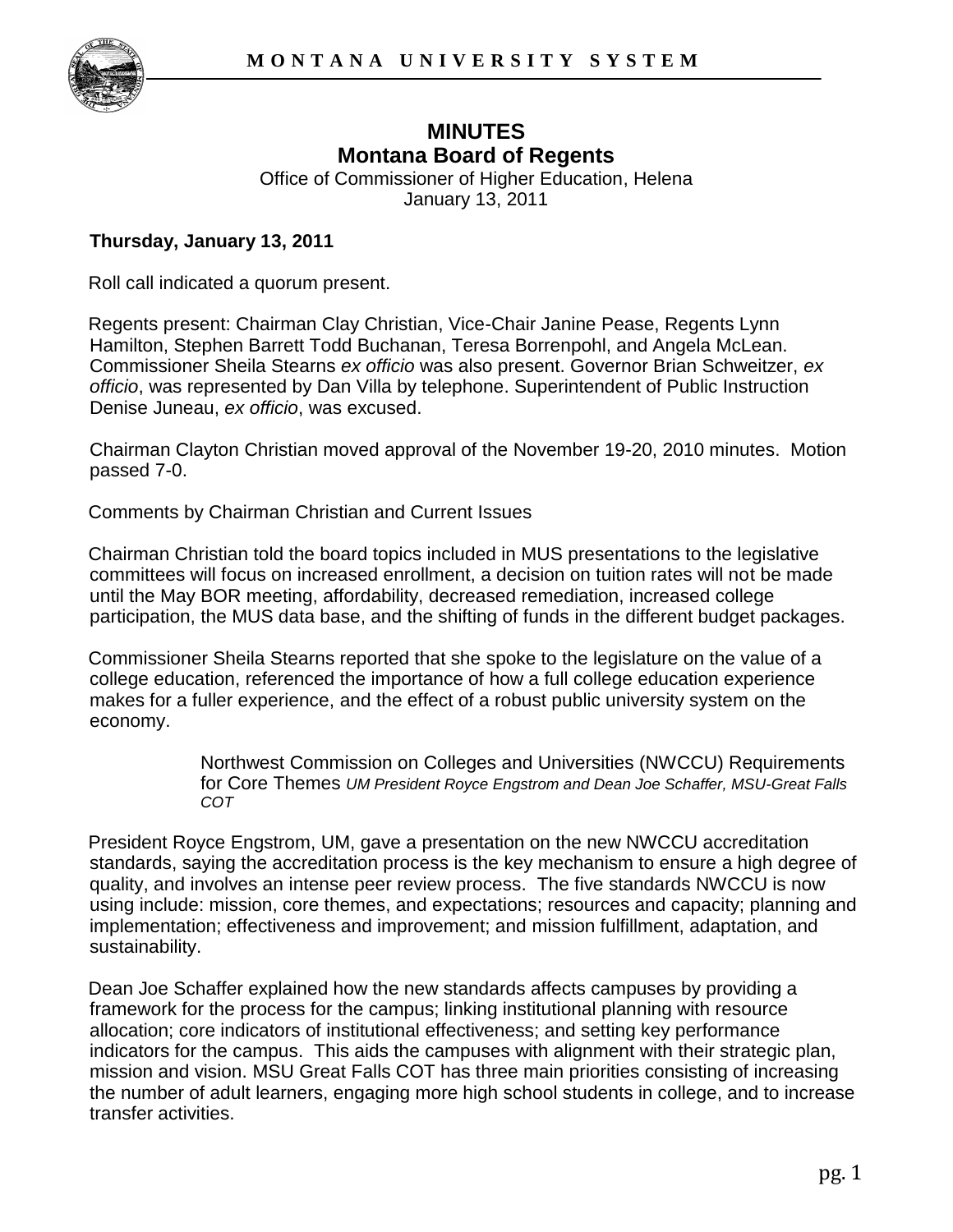

Dr. Stearns said the mission differentiation work the campuses completed have helped with the accreditation process. She said the accreditation process is a national discussion and that the board will receive material about the core themes of each of the campuses throughout the process.

Deputy Commissioner Sylvia Moore said members of the board will be included throughout the campus processes.

MUS Website Redevelopment Project – *Tyler Trevor*

Associate Commissioner Tyler Trevor explained this is a new project to utilize the website for increased communication and that will be modeled after best systems across the country. The intent is for the website to be a tool for students, high school counselors, and members of the public. The final product will be shown at the July BOR meeting.

System and Campus Dashboard Indicators – *Tyler Trevor*

Commissioner Stearns said the dashboard indicators relate to outputs and alignment with the strategic plan and the purpose is to have data of quality and usefulness.

Mr. Trevor said with every strategic plan goal there are campus indicators. He showed several measures of college participation and the data behind the metrics, and what percentage of students in Montana public high school graduates enroll in the MUS in the fall semester immediately following graduation.

Regent Lynn Hamilton recommended putting a narrative summary on the website to help people understand the data more clearly.

Legislative Session Update

Kevin McRae, Director of Labor Relations and Communication, explained the bill tracking process used by the MUS system office and communicate plans indicating where the impact to the MUS is in the different legislative budgets and decisions.

Deputy Commissioner of Fiscal Affairs, Mick Robinson, explained the base budget the legislature will begin with as compared to the executive budget.

### **INFORMATION**

a. Progress Report - UM-Missoula Biomass Project

President Royce Engstrom said UM-Missoula is proceeding with this project and are doing due diligence.

Bob Duringer, Vice President for Administration and Finance, UM, gave a progress report on the biomass project. Progress includes: held listening sessions; will hold an answering session February 9, 2011; completed a financial feasibility analysis; worked with the Department of Administration regarding Qualified Energy Conservation Bonds; and have received a planning grant from the Department of Environmental Quality. Mr. Duringer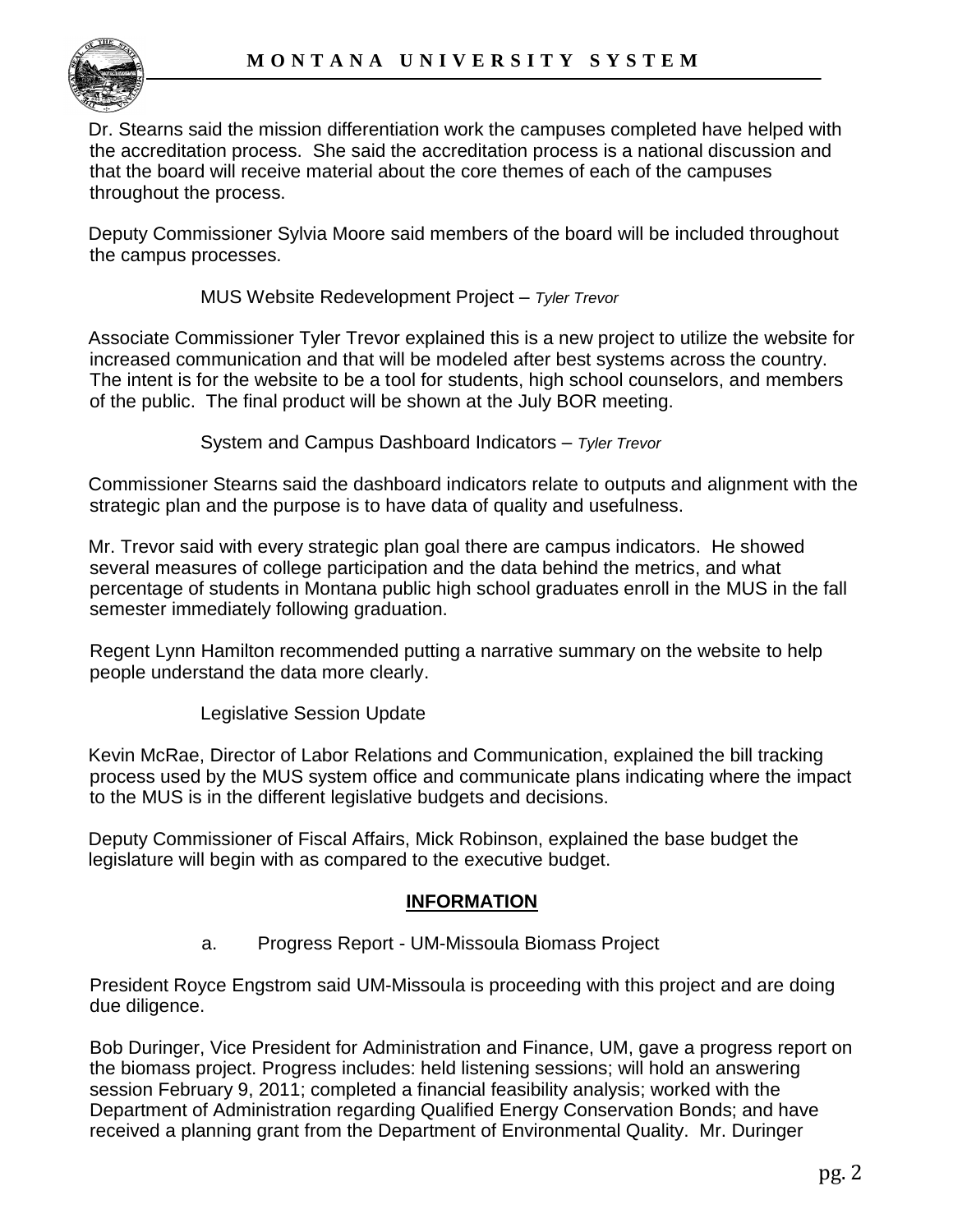

assured the board UM will comply with the Montana Environment Policy Act (MEPA). He said educational opportunities will be integrated into the project as well.

Regent Barrett requested data on the amount of fiscal savings expected and information about the company's assurances of energy savings. Mr. Duringer offered to write a paper answering the questions and to distribute to the regents.

b. Campus Athletic Reports

Mick Robinson noted that the campus schedules show a positive bottom line, participation rates, and academic information. President Engstrom added that the information focuses on the link of student athletes needing to be students first and also athletes.

Regent Lynn Hamilton asked about Title IX compliance. Commissioner Stearns responded that the campuses periodically examine NCAA and NAIA compliance.

c. Campus Energy Conservation Projects - MSU-Bozeman

Craig Roloff, MSU-Bozeman Vice President of Administration and Finance, reported that MSU has contracted for an audit on energy projects and systems. He noted MSU will have over 100 potential energy conservation projects and will work with a consultant to develop a list of what they believe are the most practical projects to pursue in the near future. At that point, MSU would determine whether or not to proceed with the contract.

The board concurred that they will need to know information regarding the guarantor and specifics in the guarantor arrangement and financial information before proceeding. Mick Robinson agreed to work with MSU in preparation for the March BOR meeting, in clarification of language and in determining exactly what approval is requested. Regent Hamilton recommended referencing the process used at MSU-Northern for a similar project.

d. Governor's Postsecondary Scholarship Annual Report

Deputy Commissioner Moore presented the summary on the governor's postsecondary scholarship report, which has serviced 6700 students since the inception of this scholarship. She noted that the completion rates for students receiving this scholarship will be tracked.

Bruce Marks, Director of Montana Guaranteed Student Loan Program (MGSLP) explained the statute requires need and merit-based aid be awarded in equal measures. If need based recipients are not renewing, then that money may be awarded to other recipients, but has to stay within that pool of students and funding pool.

Tyler Trevor noted that Montana would have to double the amount of need-based aid in the state in order to reach the regional average.

e. BOR Policy 806.1, *Supervising Teachers; Payment*, Report

Deputy Commissioner Moore explained that Montana teachers remain at the same salary levels as in past years, and that there is salary competition from the private industry. Dr. Moore said she will take this report to the Council of Deans and bring a proposal, including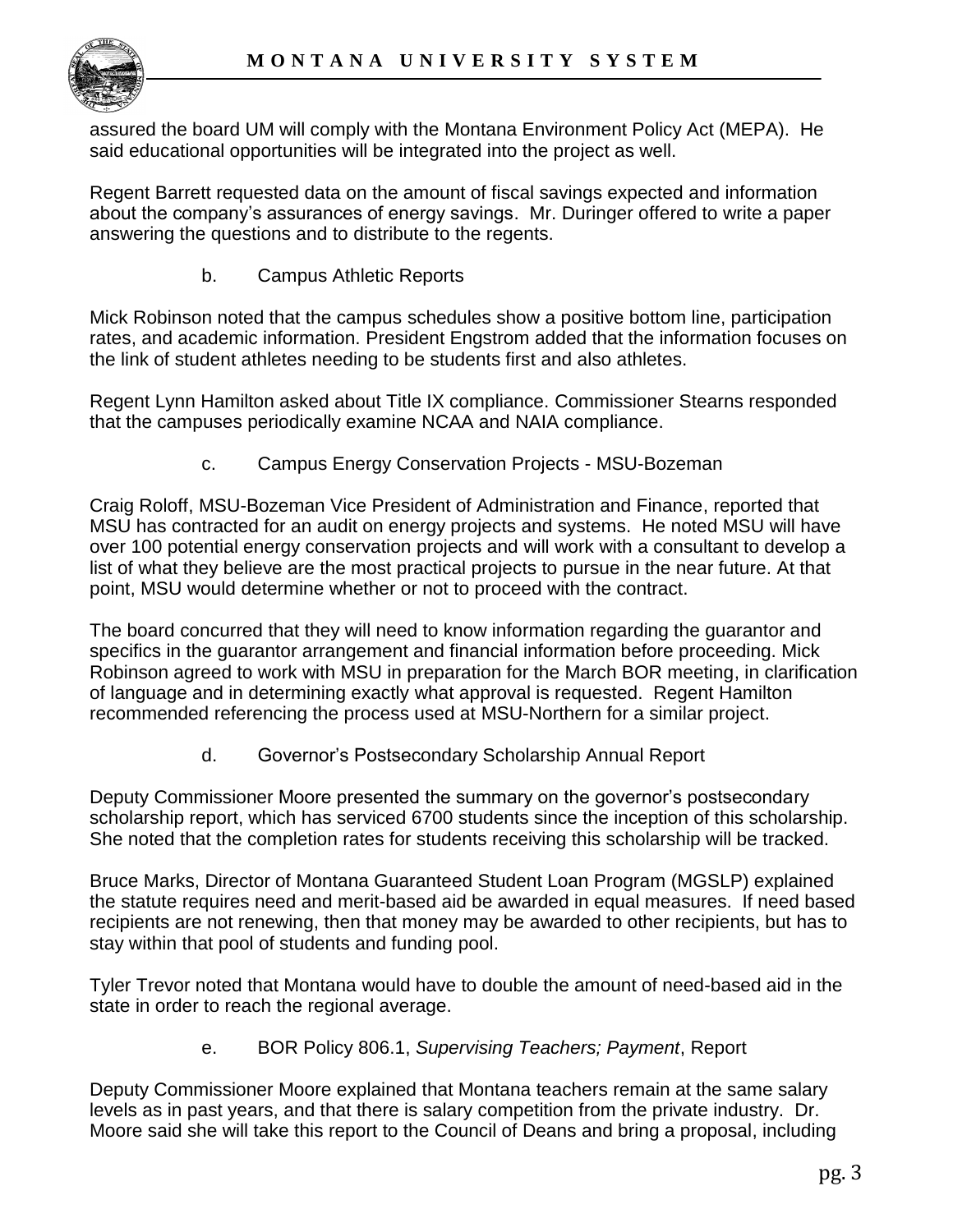

fiscal implications, back to the BOR.

f. Level I Memorandum

Dr. Moore pointed out there is one termination of a program included in this document.

g. Level II Memorandum (for action at March BOR meeting)

Regent Steve Barrett told the board he wants the Level II Memorandums to include information on the number of students to be served, amount of tuition involved, whether the program is self-sustainable, and financial implications in all requests. Regent Barrett said he was concerned if there is adequate clinical space for the MSU-Great Falls COT proposal. Regent Buchanan concurred. Dr. Moore will inform the academic officers of the additional information needed.

> h. Progress Report - Experimental Program to Stimulate Competitive Research (EPSCoR)

Deputy Commissioner Moore reported that the new EPSCoR Track I grant is in process of being reviewed by the National Science Foundation (NSF). She noted that Montana's application establishes a new research consortium and the EPSCoR director will report to Moore. Other EPSCoR grants including the Department of Energy EPSCoR grant that is up for renewal will be consolidated under the MUS EPSCoR Director's oversight.

- i. Policy 401 Research Reports
	- Data Report
	- Federal Initiatives Report

*"Annually, at the January regents' meeting, UM-Missoula and MSU-Bozeman, as representatives of the affiliated campuses, shall submit to the commissioner of higher education a report summarizing the research and technology transfer activities for the previous fiscal year." They also "shall coordinate requests for federal initiatives… The report will be submitted to the commissioner's office prior to campus representatives sharing it with Montana's federal delegation and presented to the board annually at the January meeting."* 

*"Any proposal included in the federal initiatives request that proposes a subcontract or sub-grant with a nongovernmental organization must be approved by the board of Regents in advance of submission to the federal delegation."*

Dr. Moore referenced the UM and MSU data compiled for the annual report and the one-page informational briefs that summarize the benefits of federal initiative requests to the state of Montana.

## **CONSENT**

- a. Staff Item; MSU Extension Service *ITEM 150-2400-R0111*
- b. Staff Item; MSU-Great Falls COT *ITEM 150-2900-R0111*
- c. Staff Item; OCHE *ITEM 150-100-R0111*
- d. UM and UM Foundation Operating Agreement; UM-Missoula ITEM 150- 1008-R0111
- e. Residence Hall Room Renovation; MSU-Bozeman *ITEM 150-2001-R0111*
- f. Repair/Replace Residence Hall Roof; MSU-Billings *ITEM 150-2701-R0111*